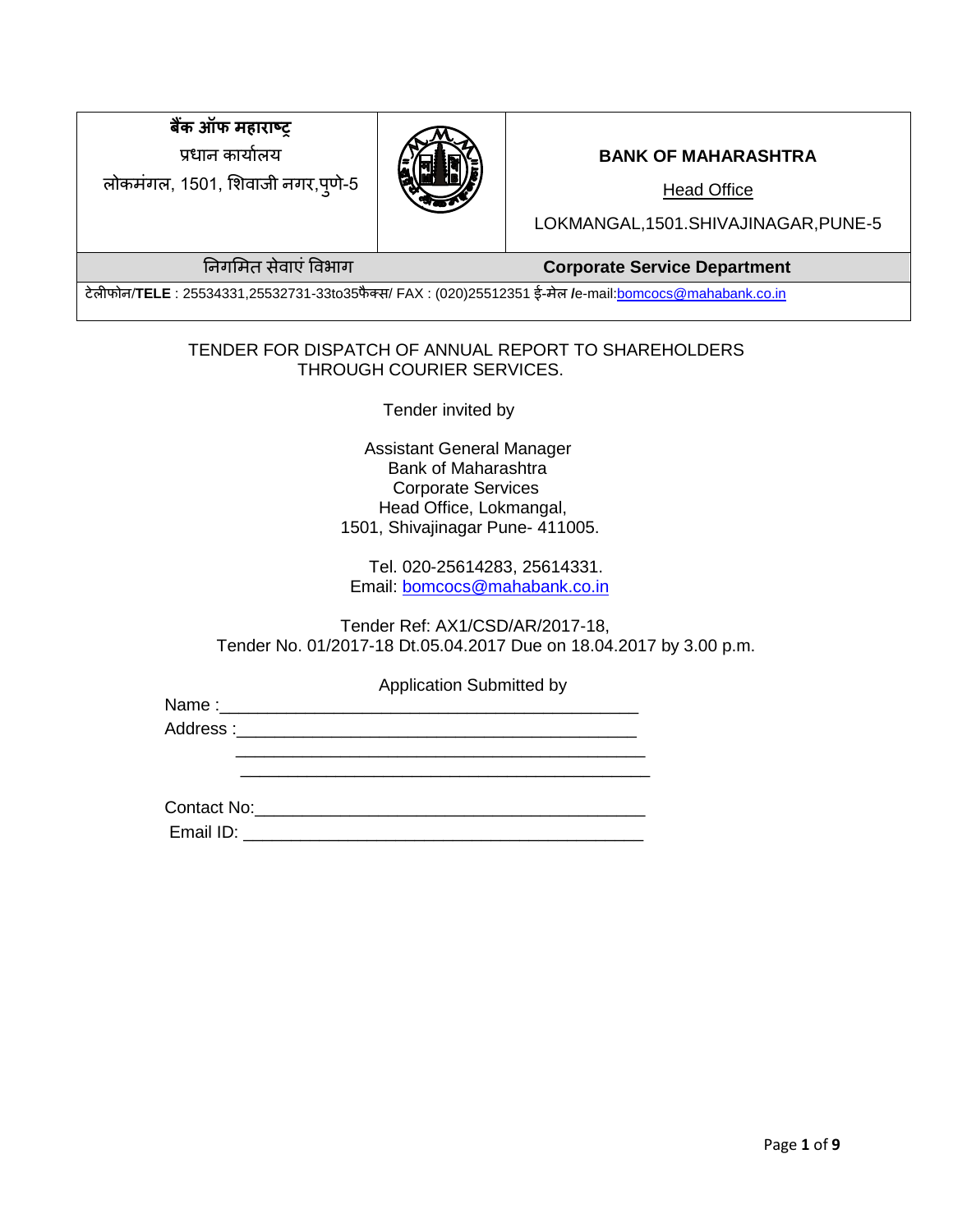**Bank of Maharashtra Head Office Pune,** invites application from reputed courier agencies for dispatch of annual report March 2017, to shareholders/offices spread across PAN India and Abroad.

# **A. Minimum Pre-qualification Criteria:-**

- 1. The courier service provider could be proprietorship / partnership firm registered with Registrar of Firms/Companies and should be in business operation for the last three years.
- 2. The Agency should have its own website with on line tracking facility for tracking the delivery status of consignments.
- 3. The Agency should be able to provide 24x7 customer service helpline and support.
- 4. The agency should have executed jobs for All India Financial institutions / public sector banks / undertakings / MNCs [Attach copy of work orders or letter of empanelment].
- 5. The agency should be an income tax assesse having filed its return for the last three assessment years. [Attach copy of PAN and copies of return filed during FY 2013-2014, 2014-2015, 2015-2016].
- 6. The agency should have achieved annual courier sales turnover of Rs. 50.00 lakhs (Rupees Fifty lakhs only) during in FY 2013-2014, 2014-2015, 2015- 2016, (2016-17 projected).
- 7. Integrity Pact (IP) should be executed along with the agreement.
- 8. The agency should not have been black listed by any PSU, IBA, any Govt .Body during last three years.

# **B. Scope of Work**

- 1. Dispatch and delivery of Annual report to addresses all over India. Approximate quantity of annual reports is 1.13 lakhs  $(+10\%)$  and abroad (100 to 150 copies)
- 2. The above documents/parcels are to be delivered within 48 hrs from the time of pick up from office.
- 3. The Agency should have pick up /delivery services facility across India.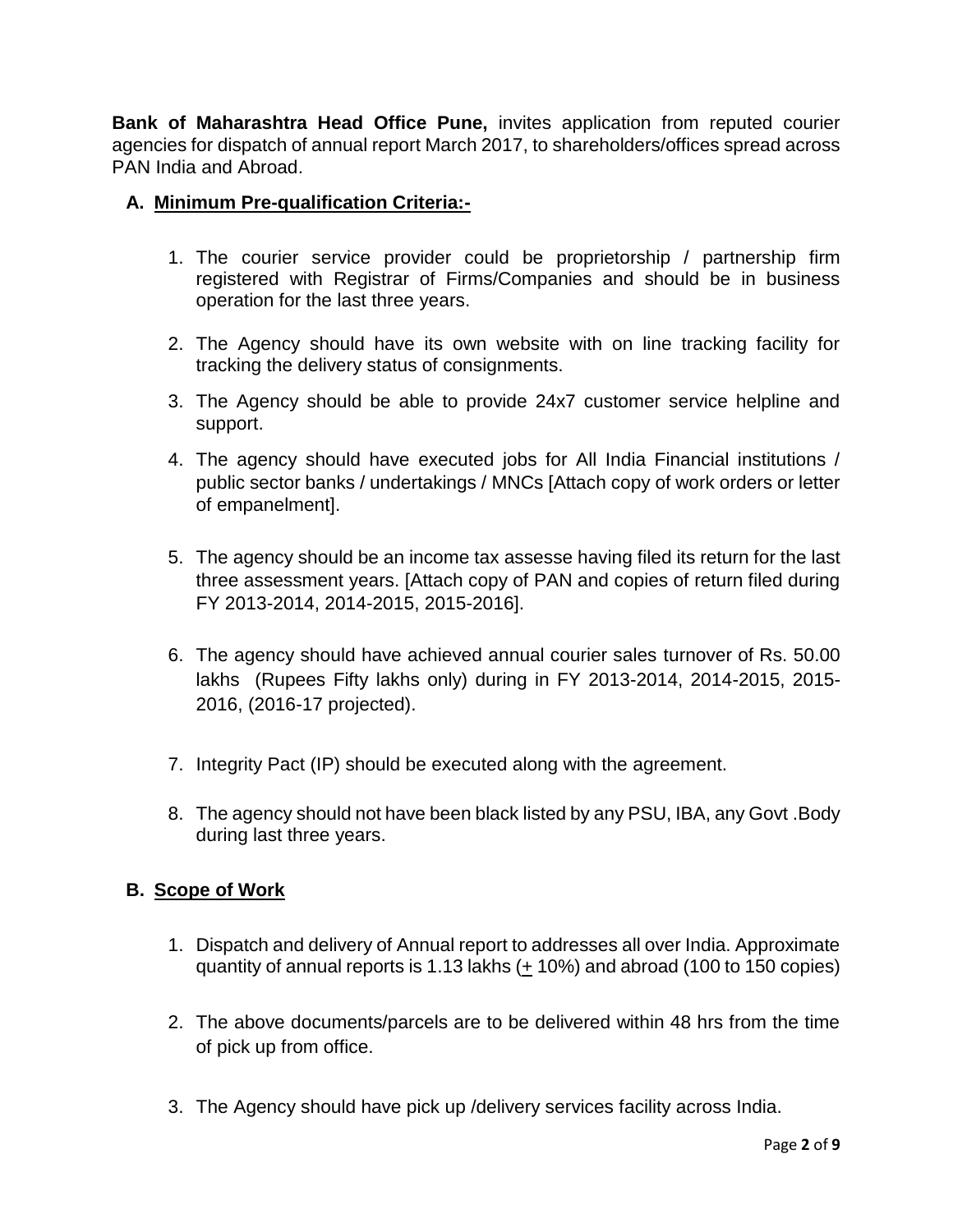- 4. The agency shall provide for picking up of the documents from printer or address informed by the Bank.
- 5. Submission of proof of delivery on the following day of delivery
- 6. This tender is for a specific purpose and shall be valid for a period of 60 days.
- 7. Payment will be made after submission of proof of delivery.
- 8. The courier agency should ensure that the entire mailing assignment is completed as per the schedule/delivery dates provided by the Bank.
- 9. The courier agency will also assist the Management in solving the issues related to delivery of reports/AGM Notice in Annual General Meeting of the Bank, if required.
- 10.Incase wherever courier services will not be available, Courier agency will arrange to dispatch the Annual report & AGM Notices to Shareholders by speed post.
- 11.The courier agency will provide the delivery report in Excel Sheet and the scan copy of that POD having dispute, if there is any issue on delivery of Annual report/AGM Notice to the shareholders.
- 12.The courier agency will also assist the Management in solving the issues related to delivery of reports/AGM Notice in Annual General Meeting of the Bank, if required.
- 13.Bank reserves the right to deduct penalty of 10% from bill amount on account of delay in delivery of consignment beyond 48 hours.

### **C. How to Apply**

Application should be submitted in the prescribed form (refer Annexure-I in this document) along with attested copies of the documents as stated in the application form. Only application from courier service providers that fulfill the pre-qualification criteria would be considered by Bank for the next stage for bidding. Bank reserves the right to accept or reject the tender at any stage.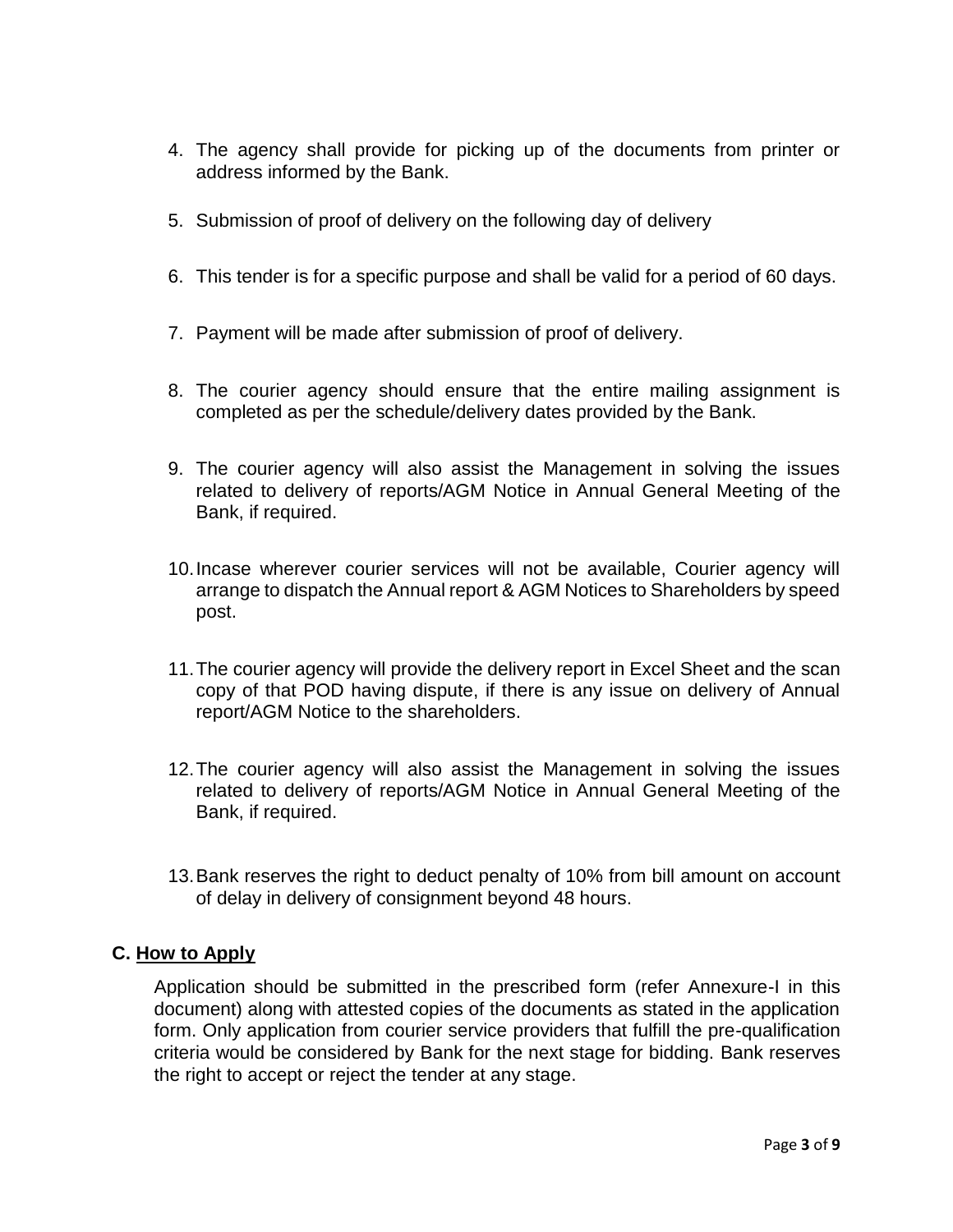The application as per prescribed form (refer Annexure- I) should be in an official stationary and should be signed by authorised official. The tender is to be submitted in two parts, viz., Technical Bid as per proforma at Annex II and Commercial Bid as per proforma at Annex III, respectively. The two bids in the prescribed proforma should be sealed in separate covers superscribed with the statements "Technical Bid" and "Commercial Bid", as the case may be and then packed in a bigger cover addressed to " Assistant General Manager, Corporate Services, Bank of Maharashtra, 1501, Lokmangal, Shiovajinagar, Pune – 411005.

Schedule of event:-

Date of commencement of Bid: 05.04.2017.

Last date & time for receipt of bid**:** 18.04.2017 up to 3.00 p.m.

Date & time of opening technical Bids**:** 18.04.2017 at 4.00 p.m.

Date & time of opening Commercial Bids**:** To be notified later to the eligible bidders.

### **D. Technical Bid**

All the columns in the proforma should be duly filled and supporting documents e.g. DD towards EMD, proof of turnover, proof of date of commencement of Business, photo copies of the job award letters from at least three customers being provided Courier services along with comprehensive list of such customers etc.

Demand Draft containing EMD shall be attached with the Technical Bid.

A copy of this Tender Document with each page of the same, duly signed by the authorized signatory (who has signed the Bid), should be enclosed with the Technical Bid in token of bidders confirmation to accept the terms and conditions and other provisions contained in it.

Incomplete Bid shall not be considered and will be summarily rejected.

#### **E. Commercial Bid**

All columns of the proforma should be correctly and clearly filled. In case of difference in the values quoted in figures and words, the value quoted in words shall be taken as correct. The two proforma duly filled, should be sealed in separate covers and respective covers superscribed with the statement 'Technical Bid' or 'Commercial Bid' as the case may be. The covers used must contain the name of the agency printed/written on the same. The two sealed covers containing Technical and Commercial Bids sealed in a single cover superscribed with 'Tender for Dispatch of Annual Report to shareholders through courier services ' and submitted to The Asst. General Manager, Bank of Maharashtra, Corporate Services, Head Office, Lokmangal, 1501, Shivajinagar Pune- 411005.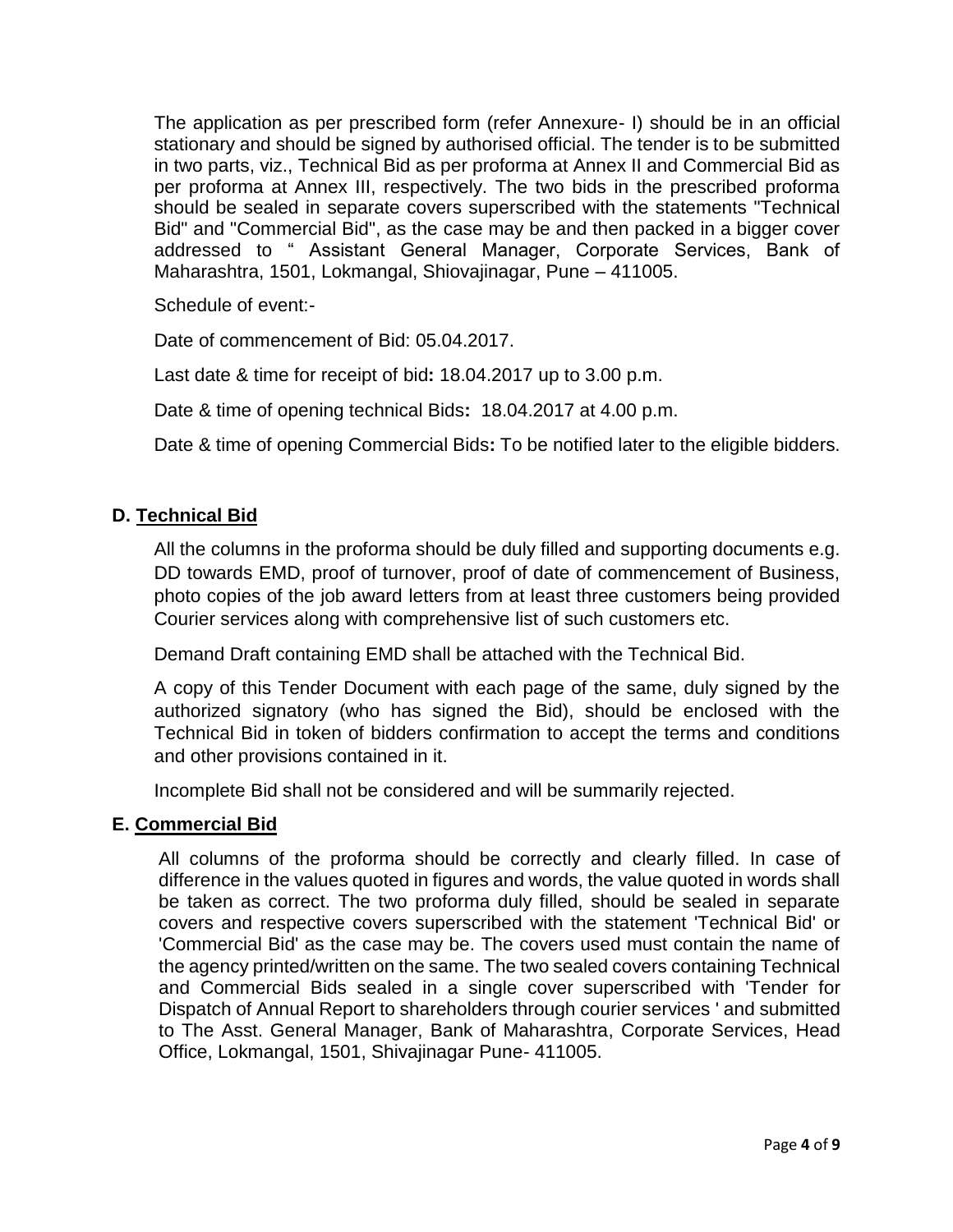### **F. Earnest Money Deposit (EMD)**

Earnest Money Deposit (EMD) of Rs.1,00,000/- (Rupees One lakh only) by DD favouring Bank of Maharashtra payable at Pune must be attached with the Technical Bid (Annexure II). While the amount deposited by the unsuccessful bidders would be refunded after the suitable Courier Agency is / are finalized. The amount in respect of successful bidders shall be retained as security deposit with the Bank. The Earnest Money Deposit shall not bear any interest. The DD of the other bidders shall be returned /refunded by Bank after an agency is finalised and award letter is issued and accepted by the agency identified. Any bid not accompanied with requisite EMD should be treated as rejected.

### **G. Evaluation/Selection Process**

At the first instance Technical Bids would be opened and evaluated by the

Bank. The Agencies would further be scrutinized based on Commercial Bids of the Agencies.

### **H. Validity of the Bid**

Validity of the Bid will be 60 days from the date of opening of the Commercial Bids.

#### **I. Award of Work Order**

On selection of an agency as per the procedure prescribed above, the work order will be awarded to the selected agency on the terms and conditions as may be specified in the agreement entered with the successful/selected agency.

Thanking you.

Yours Faithfully,

Assistant General Manager Corporate Services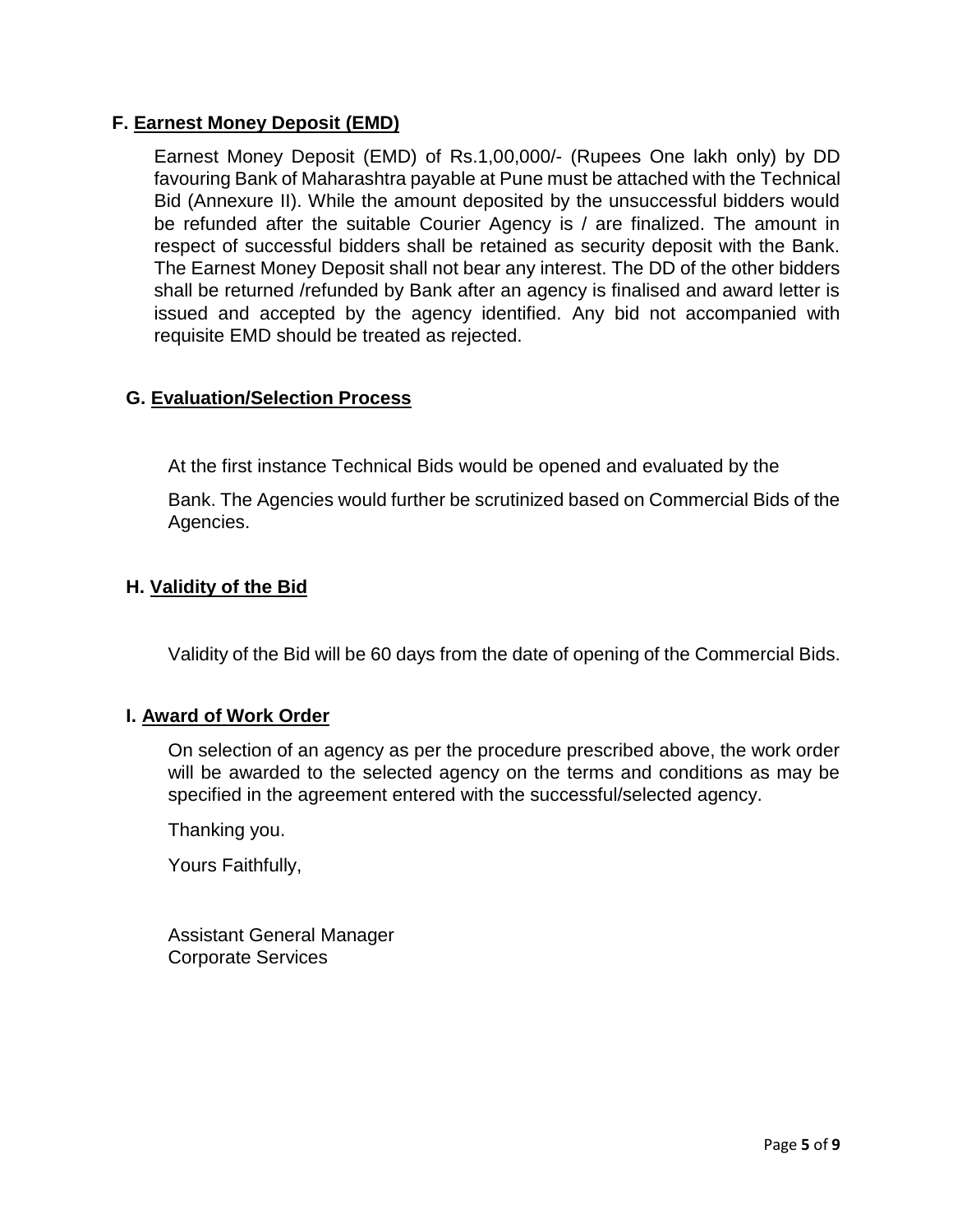Tender Ref: AX1/CSD/AR/2017-18, Tender No. 01/2017-18 Dt.05.04.2017 Due on 18.04.2017 by 3.00 p.m.

# **Annexure - I**

## **Application for Empanelment of Courier Agency**

| S   | <b>Particulars</b>                         |  |
|-----|--------------------------------------------|--|
| No. |                                            |  |
| 1.  | Name of the Agency                         |  |
| 2.  | Address with telephone, e-mail, fax number |  |
|     | & the name(s) of the contact person(s)     |  |
| 3.  | <b>Year of Establishment</b>               |  |
| 4.  | Income Tax - PAN No., TAN No.              |  |
| 5.  | ST/CST No.                                 |  |
| 6.  | Registration details of the agency         |  |
| 7.  | <b>Customer Profile</b>                    |  |
| 8.  | Infrastructure details                     |  |
| 9.  | <b>Annual Courier Sales Turn over</b>      |  |
| 10. | Any other relevant information             |  |

The details furnished in the application form are true and correct to the best of my knowledge and that in case of furnishing any false information or suppression of any material information would lead to rejection of application besides initiation of penal proceedings by the Bank of Maharashtra as deemed fit.

**Signature** 

[Authorised signatory with rubber stamp]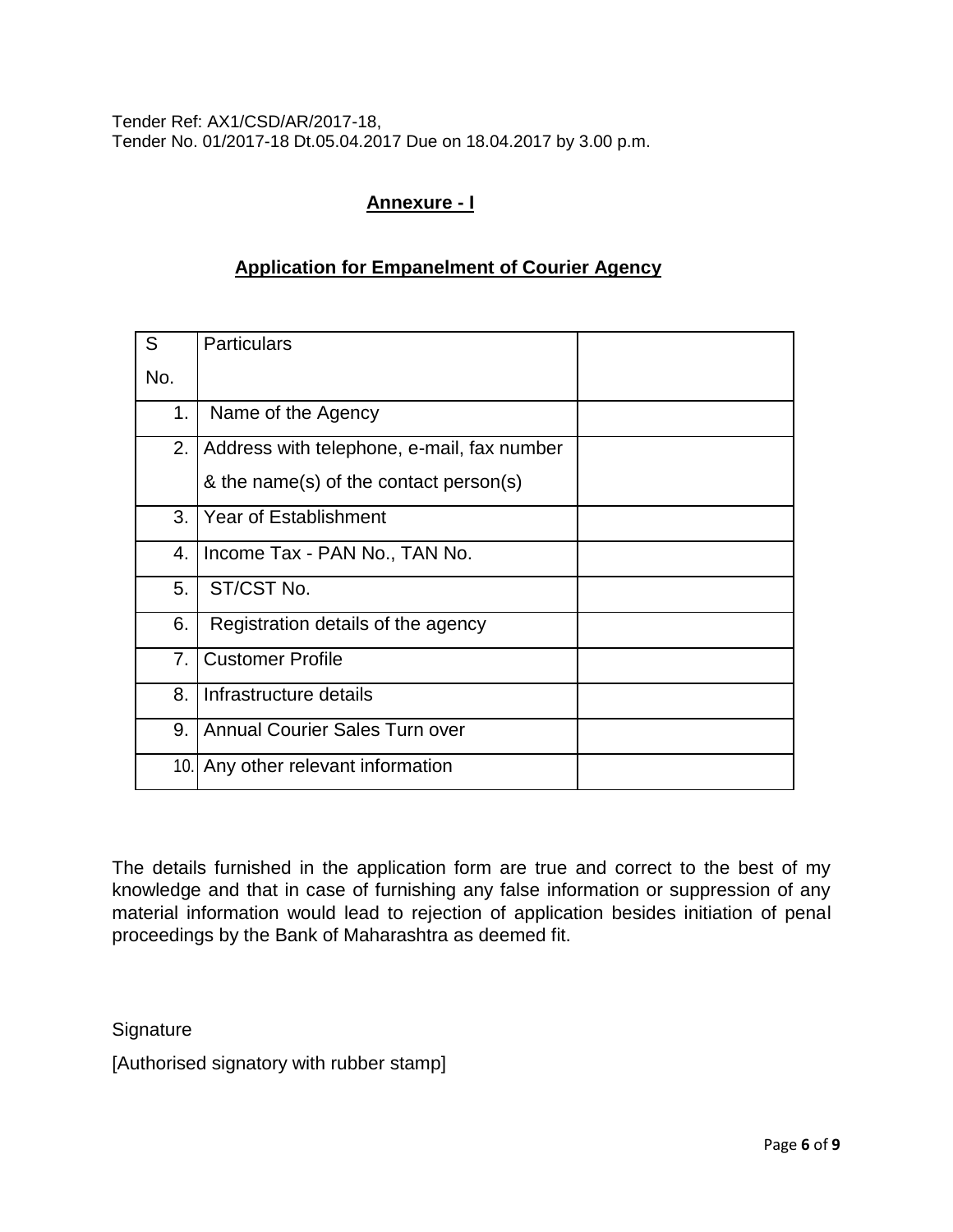# **ANNEXURE-II**

# **PROFORMA FOR TECHNICAL BID**

- 1. Name of the Courier Agency :
	- Whether Proprietorship / Pvt. Ltd./ Ltd. Co.
	- Constitution
	- Name of the Director / In-charge
	- Name(s) of the contact person(s)
- 2. Year of Establishment (attach evidence) :
- 4. Head office :
	- Address
	- Telephone No.(s)
	- Fax No.
	- E-mail
- 5. Details of Branch(es), if any :
	- Address
	- Telephone Nos.
	- Fax No.

*(Separate list may be enclosed in case the space provided is not sufficient)*

6. Annual Turnover of last three years

(Furnish copy of CA certificate / certified copy of Income Expenditure Statement) (Rs. Lakhs)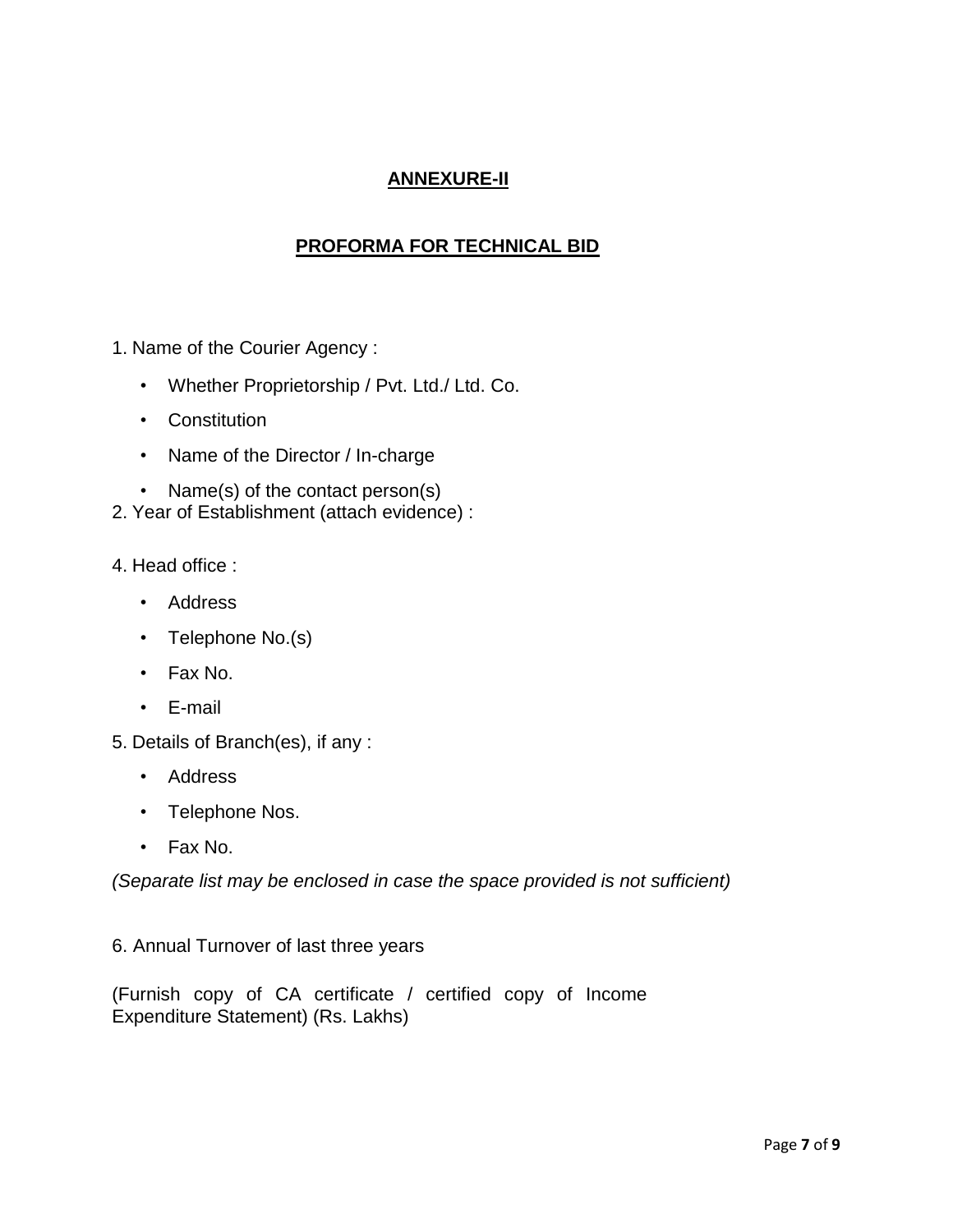7. Are your serving any client Please furnish list of clients with copies of empanelment letters:

- PSUs
- Central/State Govt. Department
- Private Sector Co.'s of Repute *(Give details of client and nature of services provided by your agency).*

8. Have you ever served Bank of Maharashtra If yes,

Give details, year-wise with specific reference to contributions made

9. Indicate the field(s) of specialization of your agency.

11. Any other information you may like to give:

**Place:**

**Date:**

**Signature:**

#### **Name & Designation of the**

#### **Authorized Signatory:**

**Note:** 1. Documentary evidence (wherever applicable) in the form of photocopies are to be enclosed for Accreditation Certificate, Audited Reports, duly signed by Chartered Accountants, Work Orders, Release Orders, In the absence of any of the above, the application will summarily be rejected.

2. Bank of Maharashtra reserves the right to accept or reject any of the applications without assigning any reason thereof and at any stage.